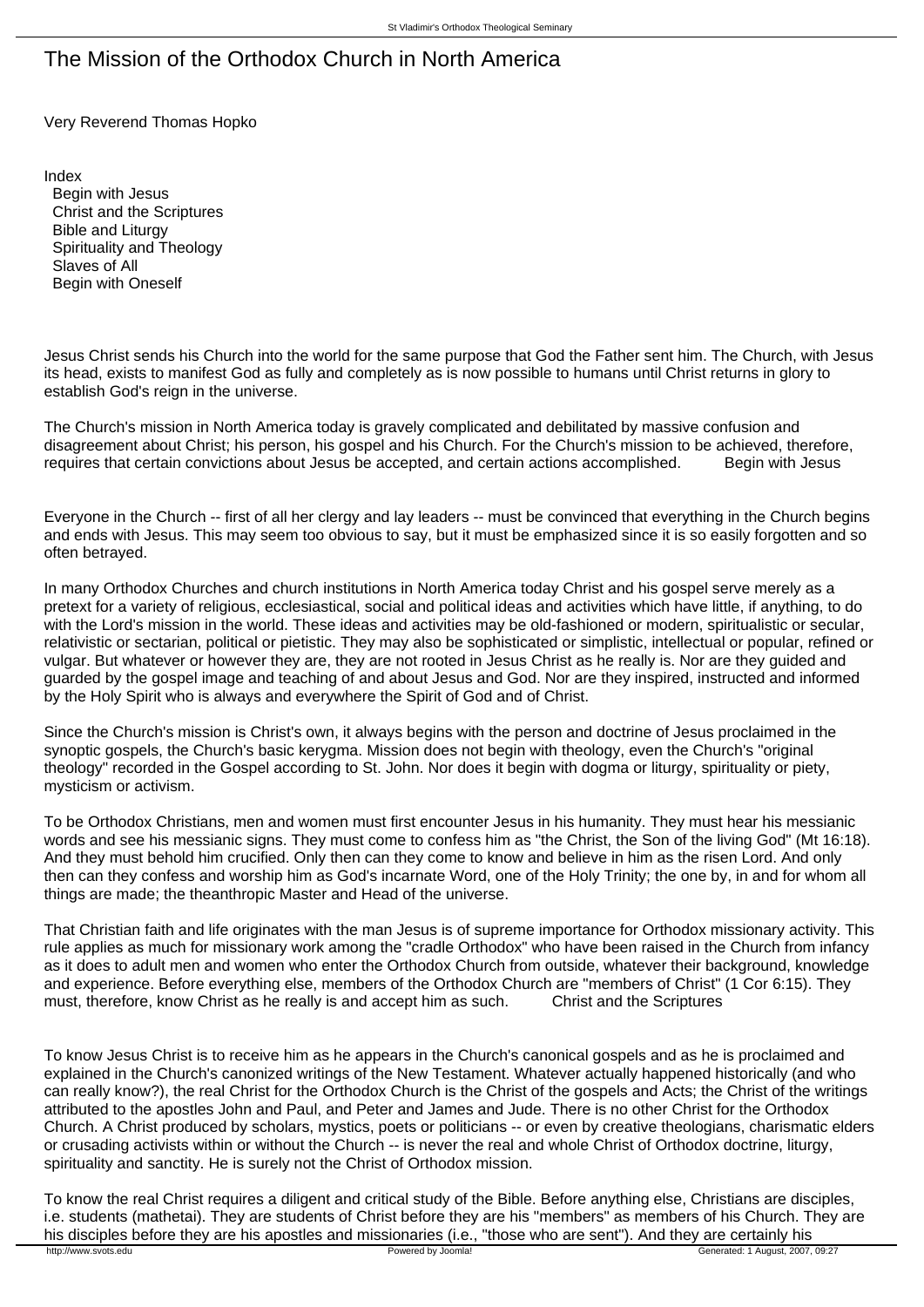disciples before they are bishops, presbyters, elders, and theologians of his Church.

Jesus appears in the gospel narrative first as rabbi, master and teacher (didaskolos, magister). He instructs his students in the right understanding of the old testament writings. Risen from the dead he opens the minds of his disciples to understand the scriptures and explains to them how "the law, the psalms and the prophets" speak about him (cf. Lk 24).

Critical study of scriptures is a reading and hearing of the biblical words without prejudging or predetermining their meaning. Through such study the student (who may in some circumstances be unable to read) wants to know what the writings actually say and mean, first for those who originally wrote and heard them, and then for people today, beginning with oneself. Such study uses all available means to illumine and explain (but not to constitute or determine) the biblical texts as written and received in the Church. It employs, for example, the knowledge of languages, literature, history, religion, geography and archeology. It welcomes the guidance of those skilled in such fields. But though this study is done within the Church community with the help of others, it must be done for oneself. Each individual believer must personally engage God's Word in the Bible. Without such engagement, especially today in North America, and especially by the Church's leaders, there is no genuine Orthodox mission. Bible and Liturgy

The hearing and reading of the Bible essential to Orthodox missionary work occurs in the context of the Church's selfactualization in corporate worship, i.e. the liturgy. The Church assembled in Christ's name before the Face of God in the Holy Spirit for instruction, petition, praise, remembrance and thanksgiving is the hermeneutical condition and context for interpreting God's Word recorded in the scriptures. As such, it is the point from which the Church's apostolic mission originates and the point toward which its activity is directed.

Not only is the Bible read, heard, contemplated and explained at Church services, but the services themselves are thoroughly biblical in content, form and spirit. Biblically informed believers have an immediate awareness and experience of the Bible's message in Orthodox liturgical worship. Or rather, more accurately, the God and Christ witnessed in the Bible become immediately accessible to believers in liturgical contemplation and communion in the Church.

Without a biblical foundation, what Fr. Georges Florovsky called "the scriptural mind" (whose loss he lamented), Orthodox liturgy degenerates into just about anything but true Christian worship. It becomes in North America for example, pathetic attempts to recreate romanticized versions of church services and devotion of other places and times. Or it becomes enforced enactments of ritual rules and regulation rigidly performed by rigorous defenders of "the right way of doing things" (whatever that "right way" might be). Or it becomes religio-cultural folk celebrations with all desired words, movements, melodies, colors and sounds, (often recorded on the latest audio-visual equipment) performed for the enjoyment and comfort of its participants and observers. But whatever it becomes, it is no longer the logiki latreia in spirit and truth of Orthodox Christian liturgical worship.

For Orthodox mission to be real and true, those outside the Orthodox Church must enter her liturgical and sacramental communion, and grow within it, by way of God's Word incarnate by the Holy Spirit "in words" in the Bible and "in person" as Jesus of Nazareth. And only those already firmly established in this spiritual way can lead others into its divine reality. Spirituality and Theology

As authentic Orthodox liturgy is rooted in Christ's gospel and guided by the Church's scriptures, and, as such, serves as the hermeneutical setting for understanding the Bible, so too is Christian spirituality and morality. A separation of spiritual practice and ethical behavior from their biblical roots is one of the greatest dangers for Orthodox mission -- and for Church life generally -- in North America today. It is certainly not less dangerous than a separation of biblical studies from liturgical worship and spiritual striving.

Many men and women in North America today are avidly interested in Orthodox spirituality. They consume Orthodox ascetical, mystical and hagiographical literature. They practice forms of fasting, vigil and prayer described in classical Orthodox writings. They make prostrations, venerate icons, visit monasteries and seek out elders. They participate in Orthodox liturgical worship. When they are not members of the Orthodox Church, they often become members. Some even join monastic communities. But it often happens that these people are not deeply instructed in biblical doctrine, and may not even be that interested in it. When this is the case, the results are not sane and sober Orthodox Christianity but a variety of superficial and unstable, if not plainly sectarian and idiosyncratic, "Orthodoxies."

The Orthodox Church's missionary activity is beneficial and fruitful for such men and women when the Church's apophatic, mystical theology and spirituality are firmly grounded in her cataphatic biblical teaching. It succeeds when Orthodox believers -- both those who preach and those who hear -- are convinced that God's uncreated light and wisdom is Christ himself. It works when the Holy Spirit is always and everywhere identified with the Spirit of Christ who spoke by the prophets, established the priesthood and inspired the scriptures. It produces real Christians when transfiguration and deification are sought and found, as only they can be, through co-crucifixion with Jesus in the mortification of sinful passions by taking up one's cross and keeping the commandments of God.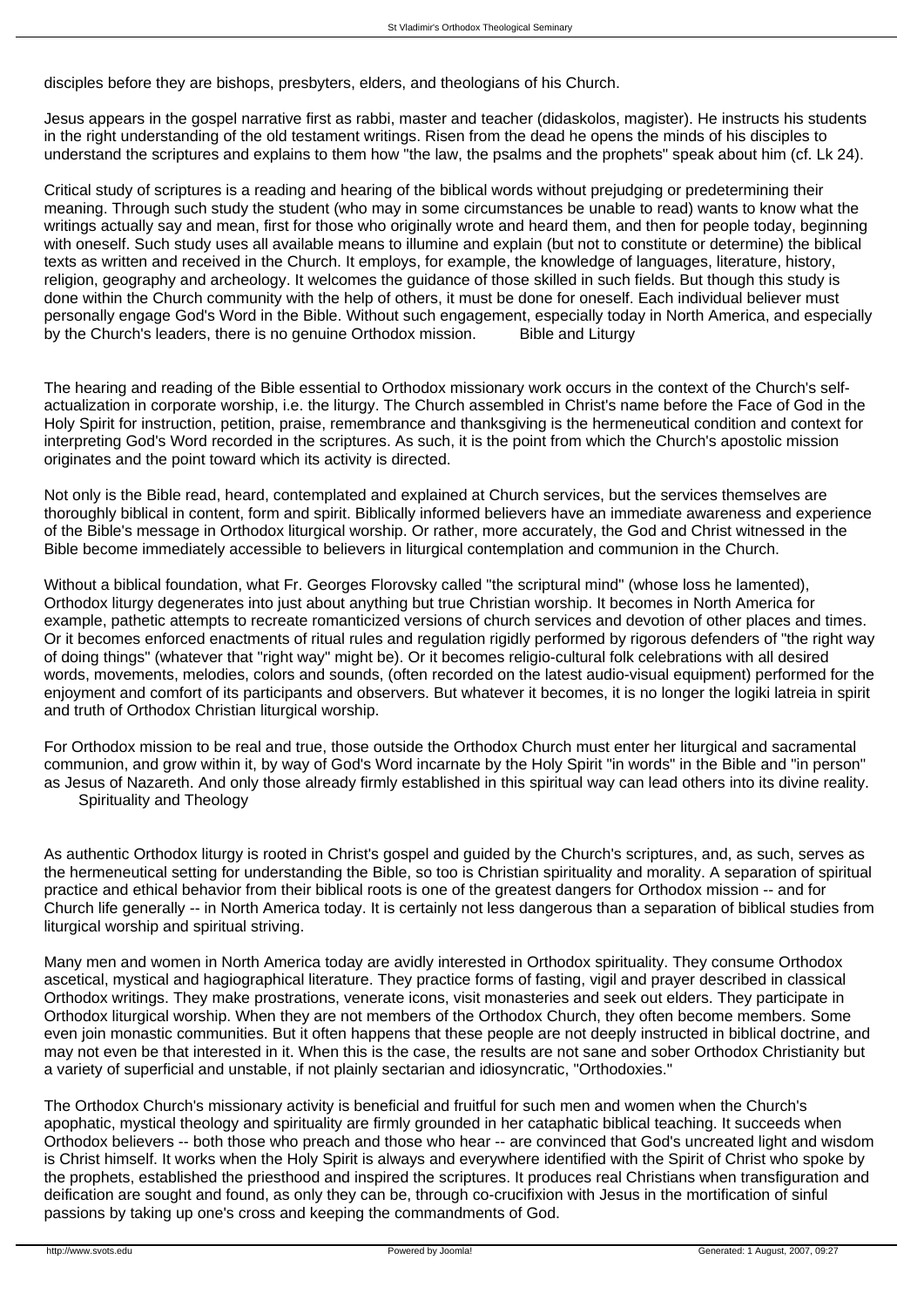In genuine Orthodox Christian missionary activity, Tabor never replaces Golgotha as the center of Christian preaching and piety, just as Mark the Ascetic never supersedes Mark the Evangelist or Isaiah the Solitary -- Isaiah the prophet. Missionary work is truly Orthodox when the sayings of Paul the Simple and John the Dwarf are sought and heard in submission to the saying of their teachers and guides, Paul, the apostle to the gentiles and John, the Lord's beloved disciple and theologian.

In order for Orthodox missionary activity to be genuine and true especially in view of the widespread interest in Orthodox spirituality, great care and responsibility must be exercised in the Church's use of the fathers and saints. Patristic theology, with the writings of the fathers and saints, which is now so popular and fashionable (and marketable!) in North America, is often presented consciously or unconsciously in ways which allow it to be used improperly. Patristic theology becomes a kind of "thing-in-itself" detached from its biblical foundation, ecclesial setting and historical context. It becomes for example, a theological or spiritual "school," or a metaphysical, mystical "worldview," disengaged from the Church and the gospel of Christ.

In such a misuse of patristic and hagiographic material, Jesus Christ may hardly be mentioned and becomes of little interest or importance. At other times the fathers are presented as mystical, perhaps even infallible, oracles who all allegedly say the same things. What can result is what Fr. John Meyendorff called a patristic "mythology," or a patristic "fundamentalism" which are radically contrary to what the fathers themselves, each in his own way, actually believed and taught.

There is certainly a "mind of the fathers" which the Orthodox Church identifies with the "mind of the Church," and even the "mind of Christ." It is the "scriptural mind" mentioned above. It is the attitude and approach to God and all reality in God, as revealed ultimately and definitively in Jesus Christ. To "follow the fathers" is to follow their path of obedience to God's gospel concerning Jesus. It is to do what they did, in the same spirit and way. It is not simply to repeat their words or quote their writings with little knowledge, discrimination or respect.

Orthodox missionary activity requires that preaching and teaching about the deep and difficult doctrines which the church fathers forged out in the heat of impassioned theological and spiritual controversy, often in the midst of great social, political, cultural, economic and even military turmoil, be done with extreme reverence and responsibility. It cannot be done quickly or easily. It cannot be done at all by those without training, guidance, engagement and experience. This is a teaching of the fathers and saints themselves. When this rule is disregarded or violated, it results in the "missionaries" leading people more into temptation than into God's kingdom, making them if not "twice as much a child of hell" (Mt 23:15) as they are themselves, surely twice as much children of confusion and fantasy. Slaves of All

The Church's mission is accomplished by those who with Jesus have made themselves the slaves of all for the sake of the gospel. Only those who have emptied themselves of everything their own and who live in unconditional obedience to God for the salvation of all can be apostles of Christ. Only those who identify totally with those to whom they are sent, taking their sins upon themselves and advocating for them before God without judgement can preach and prophesy in Jesus' name without self-condemnation. Only those willing and enabled by God's grace to suffer all things in love for Christ, the gospel and those to whom the gospel is given are those sent by the Lord.

The perfect example of apostleship for the Church is always St. Paul. And the perfect description of the Church's mission is forever to be found in St. Paul's letters, especially those to the Corinthians who in many ways resemble not only the neophytes in North American Orthodox Churches today, but us old-timers as well. St. Paul defends his apostleship to the divided, factious, litigious, carnal, conjugally troubled, sexually confused, spiritually hedonistic, disorderly and disbelieving Corinthians by recounting his sufferings. He presents his afflictions, persecutions, temptations and trials as proof that he is sent by the Lord Jesus. He boasts that he asks and takes nothing from anyone. He does not hide or deny his problems. He does not pretend to be what he is not. He flaunts his foolishness and weakness. He broadcasts his many graces. He numbers himself with the apostles who have "renounced under handed ways" and "refuse to practise cunning or the tamper with God's Word, but by an open statement of the truth . . . commend (themselves) to every person's conscience in the sight of God" (2 Cor 4:2). He is with Christ's ambassadors who are "afflicted in every way, but not crushed; perplexed, but not driven to despair; persecuted, but not forsaken; struck down, but not destroyed. ..." (2 Cor 4:8-9). He describes real apostles as those whom people can consider only as the "servants of Christ and stewards of the mysteries of God ... fools for Christ's sake ... the refuse of the world, the off-scouring of all things" who "bless when reviled, endure when persecuted, conciliate when slandered." (1 Cor 4:1, 9-13)

Finally the apostle Paul , with all who are chosen and sent by God, claims to be totally free. He has no selfish interests or self-serving motivations in his mission. He wants nothing for himself except to be saved. And even then he wishes that he could be accursed and cut off from Christ for the salvation of his brethren (Rom 9:3). He is God's slave, the slave of Christ and the gospel, the slave of all to whom he has become all things so that by all means he might serve for the salvation of some.

"Woe to me if I do not preach the gospel ... for though I am free from all people, I have made myself a slave to all ... to the Jews I became as a Jew ... to those under the law I became as one under the law ... to those outside the law I